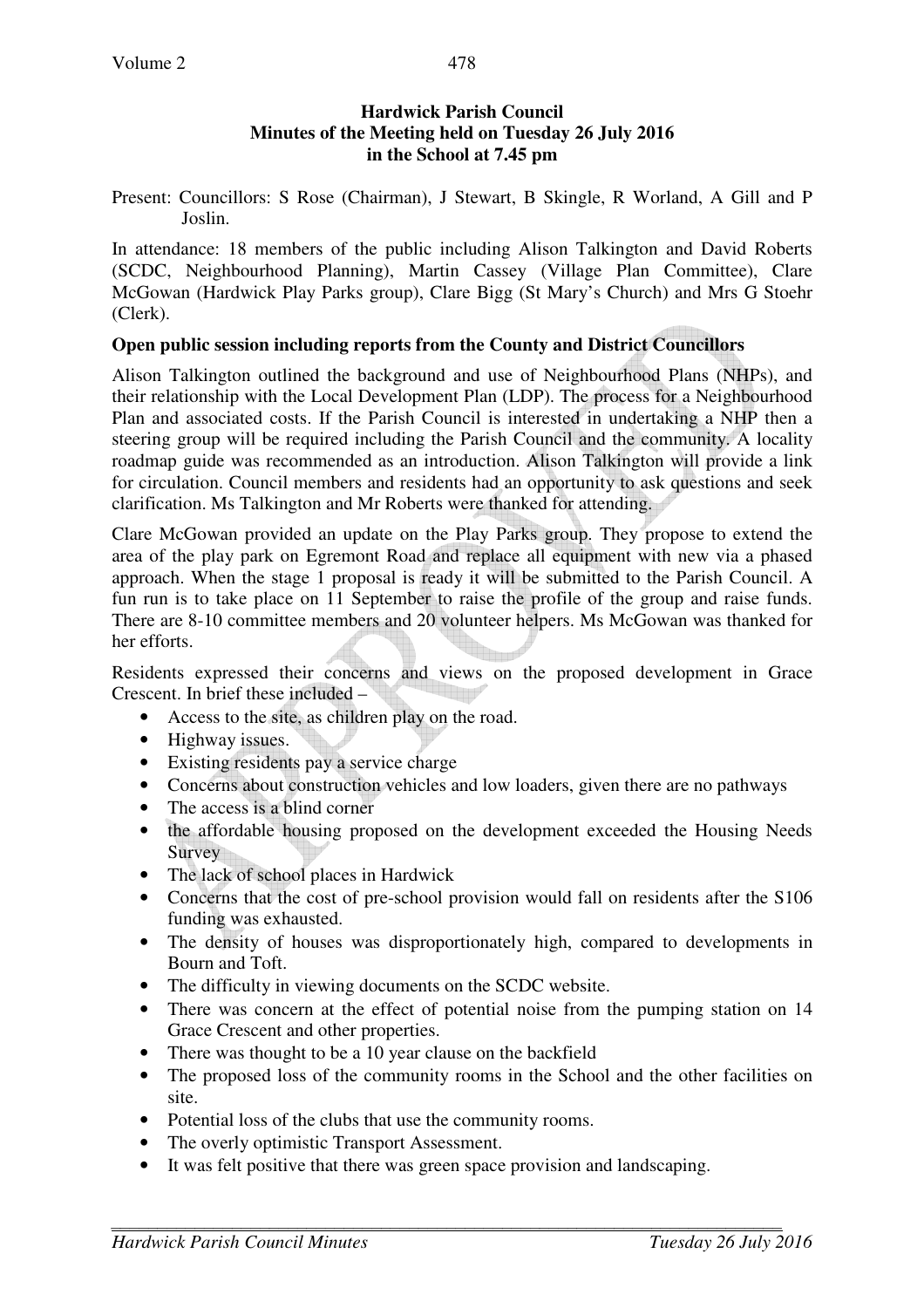- That three potential developments were proposed, and whether of the three this site was the preferred or not
- links to public transport were not very good
- lack of sustainability

In addition, Clare Bigg said that St Mary's Church would be interested in facilitating the creation of a sense of community amongst new residents and promoting integration into the wider village community. They requested a share of S106 money.

The Chairman briefly left the room at 8.50 pm and re-joined the meeting at 8.52 pm.

#### **1. To approve apologies for absence**

Apologies had been received from Cllrs Cracknell and Humphries (both out of parish), and also District Cllr Grenville Chamberlain.

### **2. Declaration of interests**

2.1 To receive declarations of interests from councillors on items on the agenda and details of dispensations held

Cllr Joslin declared an interest in the planning application for 37 St Neots Road as a neighbour.

Cllr Stewart declared an interest in item 5.1 regarding tree works at 7 Sudeley Grove as this was his daughter's house.

2.2 To receive written and grant any requests for dispensation as appropriate for items on this agenda None.

#### **3. To approve the minutes of the previous meeting on 28 June 2016 including the confidential minutes**

RESOLVED that the minutes of the meeting on 28 June 2016 be approved and signed by the Chairman as a true record, after changing "replay" to "relay" under item 4.2. (Prop PJ, 2nd SR, carried with 1 abstention)

On a proposition by the Chairman, it was agreed to vary the order of business to take items  $6.1.1$  and  $6.1.2$  after item  $4.1$ . (Prop SR, 2nd JS, unanimous)

#### **4. Matters arising and carried forward from the last or previous meetings for discussion/decisions**

4.1 (Open) Neighbourhood Planning – to consider the next steps

RESOLVED to undertake a Neighbourhood Plan and that the boundary should be defined as the Parish boundary. (Prop JS, 2nd PJ, unanimous) Alison Talkington at SCDC is to be informed.

RESOLVED that Cllrs Stewart, Joslin and Gill (convenor) be appointed to a Neighbourhood Planning Steering Group, to approach the Village Plan group with a view to gathering information and working together.

Reports are to be submitted to each Parish Council meeting. The Working Group is to explore funding avenues and options and also submit grant applications (in conjunction with the Clerk). (Prop SR, 2nd BS, unanimous)

At 9.07 pm the meeting was briefly suspended to enable Martin Cassey to speak.

6.1.1 S/1694/16/OL – Agricultural field west of Grace Crescent – Outline planning permission with all matters reserved except for access for the erection of up to 98 dwellings (use Class C3) and associated works, including access, car and cycle parking, open space and landscaping

RESOLVED that the Parish Council wishes to see affordable housing in the village, but notwithstanding this, objects to the application. (Prop JS, 2nd TG, unanimous)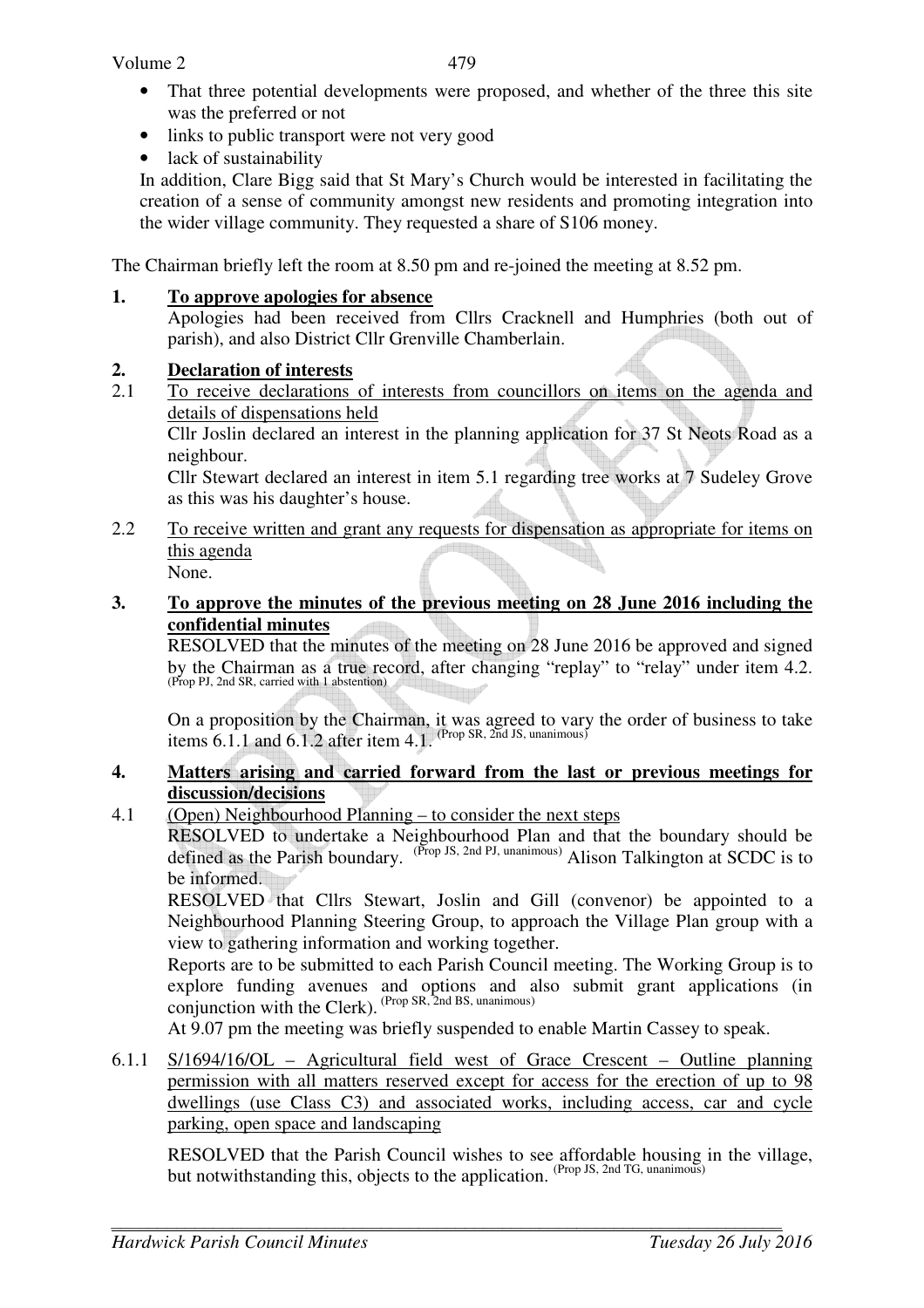However, in brief, the Parish Council has the following concerns:

- The plans were unconvincing as to their conversation with Whippet and bike rack proposal and also public transport and traffic given the nearest bus link bus is a 2 minutes walk away but there is only one bus per day in each direction
- Access issues and the need to go through Grace Crescent to the site
- The density is too high and should be reduced to the same density as the Hill site in Bourn
- There are no facilities apart from the proposed open spaces
- The main play area is next to a surface water pond and is insufficient in size
- The lack of provision for 7 -14 year olds
- Concern at the effect of traffic through the village, even if there have been no accidents
- The sewer regularly blocks between the site and Cahills Corner
- If affordable homes and old people's houses are provided access to the shop and bus will be difficult given the sites location
- Vehicle movements on Cambridge Road and by the shop will be exacerbated.
- Planning Statement 7.38 would support only development at the north of the village where transport links are better but not in the south as this development is.
- The Parish Council does not agree that Comberton surgery is easily accessible.
- The Parish Council does not agree with the developers' arguments for a group village
- The site is not easily accessible for non-car modes of transport.
- The Parish Council disagrees with the assertion that it is a 25 minute journey by bike to the centre of Cambridge.
- The Parish Council is not persuaded by the proposed bus to Barton and Comberton and would require more than a six month trial.
- The developer does not offer anything for football or cricket.
- As regards health, the monetary offer to Comberton Surgery for parking is not a sustainable provision.
- The Chairman's meeting with the Head Teachers indicated they were not confident that there was adequate space.
- The Community Room at the School was part under a legal agreement with the Trustees and the County Council. If the County Council wishes to take over the rooms then it would have to make alternative provision.
- Some statements are inaccurate and some are greatly exaggerated.
- Non-compliance with the Local Development Plan and emerging plan which identify Hardwick as a group village, i.e. 8 dwellings per development.

RESOLVED that the Chairman and Cllr Skingle should draft a full response based on the Parish Council's concerns to be submitted by the Clerk to SCDC (attached in full)..

RESOLVED that should the application be referred to the Planning Committee the Chairman is to represent the Parish Council at the Planning Committee.

6.1.2 S/1747/16/OL – Agricultural field west of Grace Crescent - Outline planning permission with all matters reserved except for access for the erection of up to 98 dwellings (use Class C3) and associated works, including access, car and cycle parking, open space and landscaping

RESOLVED that the same response be made to this application.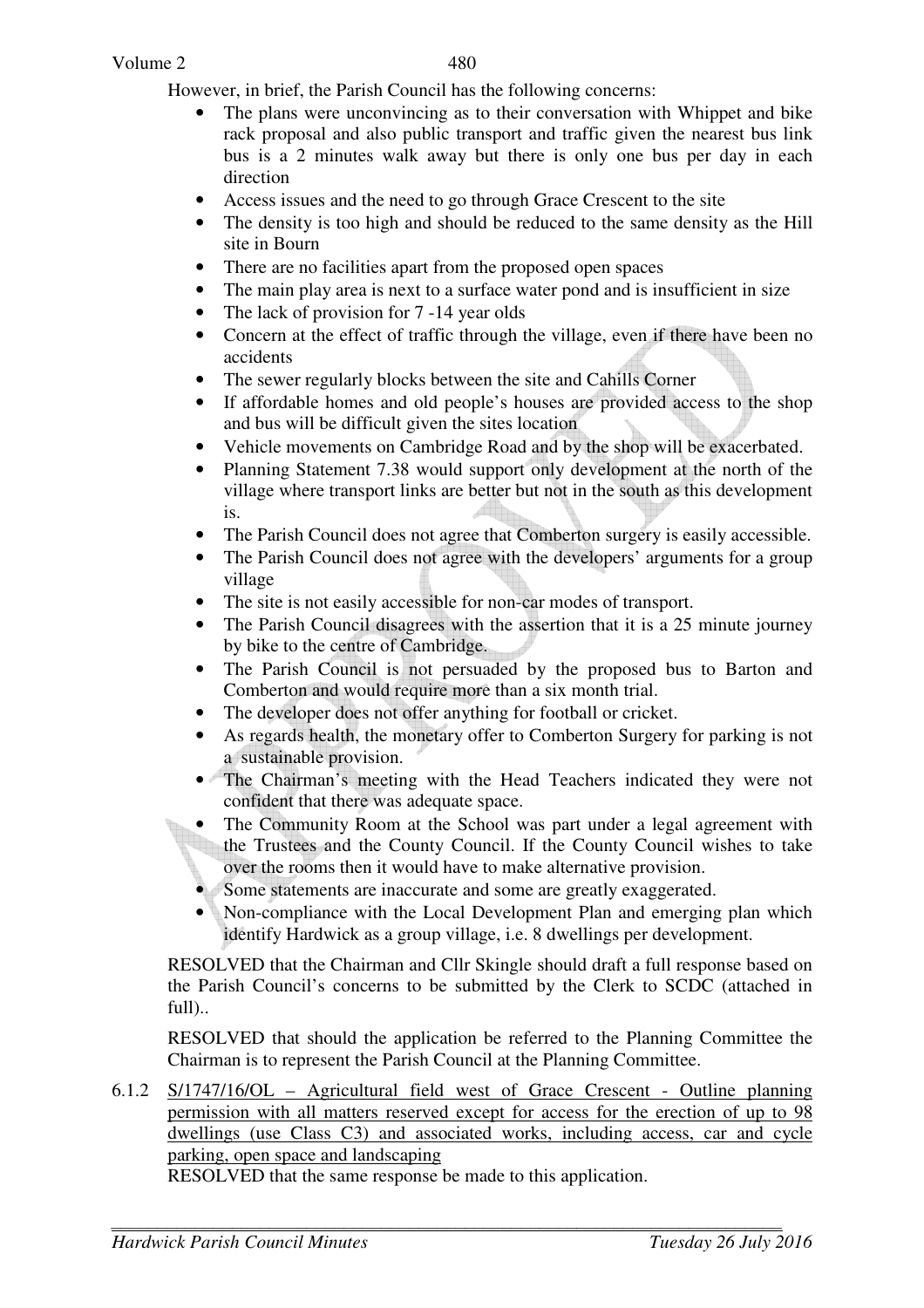RESOLVED to note written representations made by St Mary's Church and the Scout and Guide Hut Committee

- 4.2 (4.4) To consider the draft complaints policy Included on the agenda in error.
- 4.3 (4.5) Assets, Insurance Policy and fidelity guarantee review RESOLVED that there should be no change to the insurance policy at this time.

Items 4.4 and 8.3 were taken together.

- 4.4 (5.1) Trees at the Recreation Ground RESOLVED to seek quotes for a hard cut back of perimeter vegetation at the recreation ground and thereafter annual maintenance of the perimeter vegetation. <sup>(Prop</sup> SR, 2nd JS, unanimous)
- 8.3 To consider the grass cutting specification and minor works to vegetation and trees RESOLVED to seek tenders for the annual maintenance of the Council's land using the same specification as currently in place plus the items agreed under item 4.4. RESOLVED to write to the contractor to say that the Parish Council is not happy at the level of service and speeding on the recreation ground has caused striations. <sup>(Prop</sup> BS, 2nd SR, unanimous)
- 4.5 (5.2) Resident suggestion that the verges are sown by SCDC with a wild flower mix RESOLVED to defer this to the next meeting.
- 4.6 (5.5) Resident request that the Parish Council arranges a recycling collection as happens in Toft RESOLVED to arrange a collection at the end of September/October, but not on a Tuesday. (Prop JS, 2nd AG, unanimous)
- 4.7 Footpath between the Blue Lion and the Church verges encroachment to consider Grounds by Rounds offer RESOLVED to note that the grass had been trimmed already but this still had not solved the problem. CCC is to be asked what is being done as the Parish Council is not satisfied.
- 4.8 (4.9) Street light SC12 RESOLVED to note that the street light was now working.
- **5.** Correspondence/communications received<br>5.1 Residents complaints about trees 33 Brau
- $Residents complains about trees 33 Bramley Way, adjacent to 6 Sudeley Grove$ and 7 Sudeley Grove and opposite 14 Egremont Road RESOLVED to seek quotations for the works identified as High, Medium and Low priority for consideration at the next meeting.
- 5.2 City Deal tackling peak-time congestion in Cambridge Noted.
- 5.3 District Cllr F Burkitt proposal for a network of "bus hubs" Noted.
- 5.4 Resident complaint about the condition of Miller's Way and request that the Parish Council does something RESOLVED to write to James Stringer at CCC requesting an update.
- 5.5 Hardwick Village Plan request for funding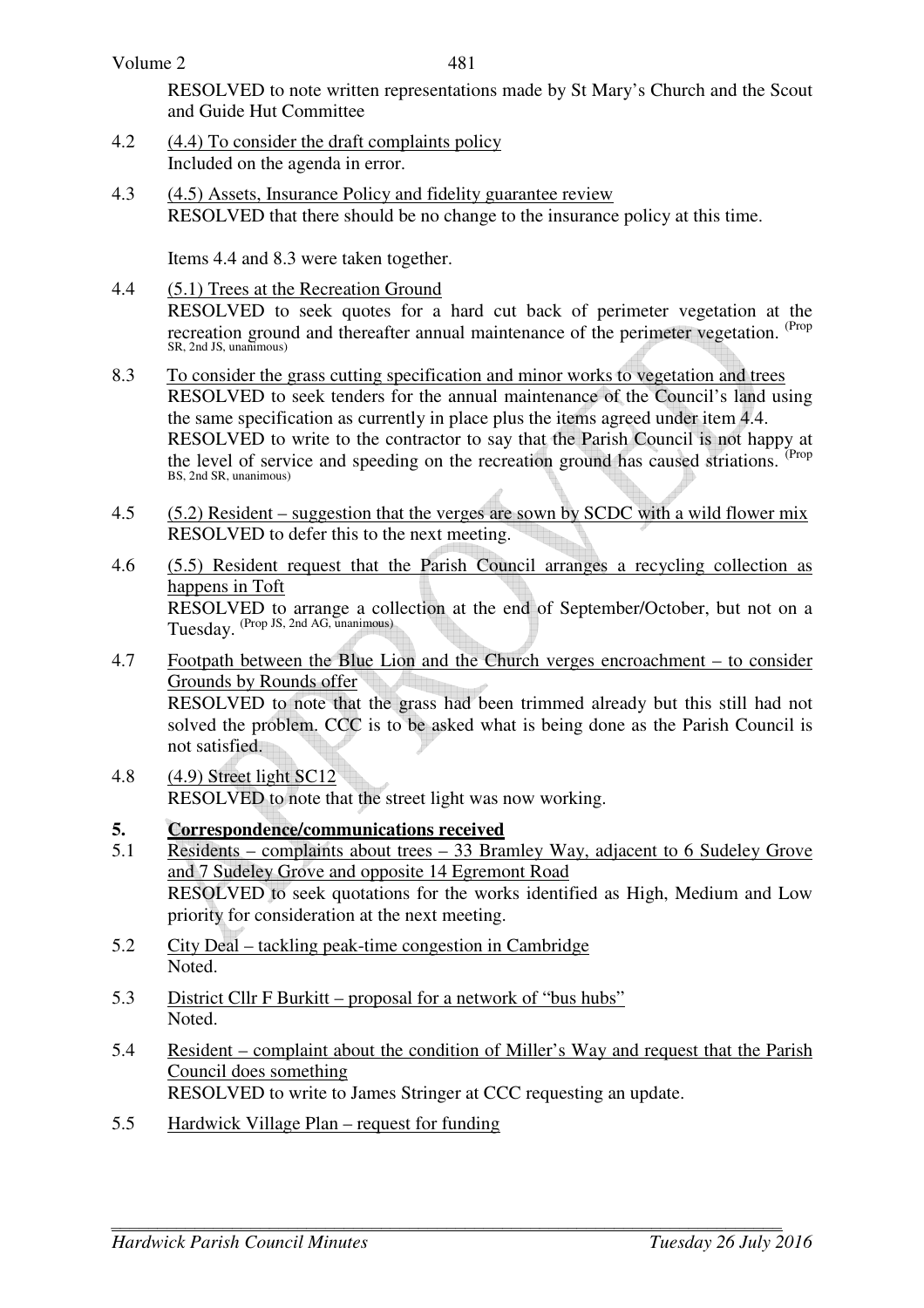RESOLVED to grant the sum of £500.00 to the Hardwick Village Plan. Copies of paid invoices or receipts are to be submitted to support the spending.<sup>(Prop PJ, 2nd JS,</sup>  $\Gamma$ unanimous)

## **6. Planning Applications and Decision notices and tree works applications**

- It was noted that Cllr Gill was still not receiving planning applications.
- 6.1 Planning applications received since the last meeting
- 6.1.3 S/1694/16/OL Agricultural field west of Grace Crescent Outline planning permission with all matters reserved except for access for the erection of up to 98 dwellings (use Class C3) and associated works, including access, car and cycle parking, open space and landscaping Taken earlier.
- 6.1.2 S/1747/16/OL Agricultural field west of Grace Crescent Outline planning permission with all matters reserved except for access for the erection of up to 98 dwellings (use Class C3) and associated works, including access, car and cycle parking, open space and landscaping Taken earlier.
- 6.1.3 S/1514/16/FL 18 Hall Drive Single storey front and rear extension RESOLVED that the Parish Council supports the application. (Prop JS, 2nd AG, unanimous)
- 6.1.4 S/1557/16/DC Little Acres, 345 St Neots Road Discharge of conditions 5 (tree protection) and 8 (traffic management) of S/0728/15/FL Noted for information only.
- 6.1.5 S/1786/16/FL 55 St Neots Road Erection of extension to rear of existing bungalow and alterations and enlargement of existing roof RESOLVED that the Parish Council supports the application. (Prop AG, 2nd PJ, carried with 1) abstention)
- 6.1.6 S/1828/16/FL 37 St Neots Road Raising the roof to create a second floor Cllr Joslin, having previously declared an interest in this item, left the meeting at 10.32 pm. RESOLVED that the Parish Council supports the application. (Prop AG, 2nd RW, carried with 1) abstention) Cllr Joslin re-joined the meeting.
- 6.1.7 S/1840/16/FL 26 Ashmead Drive Two storey rear extension RESOLVED to seek a time extension.
- 6.1.7 S/1884/16/FL 105 Bramley Way Garage extension, single storey rear extension and first floor side extension over garage RESOLVED to seek a time extension.
- 6.1.8 S/1524/16/FL Land to the west of Casa Di Foseta, St Neots Road No plans had been received. Clarification is to be sought whether this is in Hardwick and a time extension is to be requested.
- 6.2 SCDC Decision Notices Details of planning permissions granted by SCDC or refusal notices since the last meeting can be viewed on the SCDC Planning Portal at http://plan.scambs.gov.uk/.
- 6.2.1 S/0861/16/FL 77 Limes Road Proposed two storey side extension and replacement garage – Permission granted.
- 6.2.2 S/0891/16/FL 46 Ashmead Drive Extension to rear of residential property Permission granted.
- 6.3 Tree Works None.